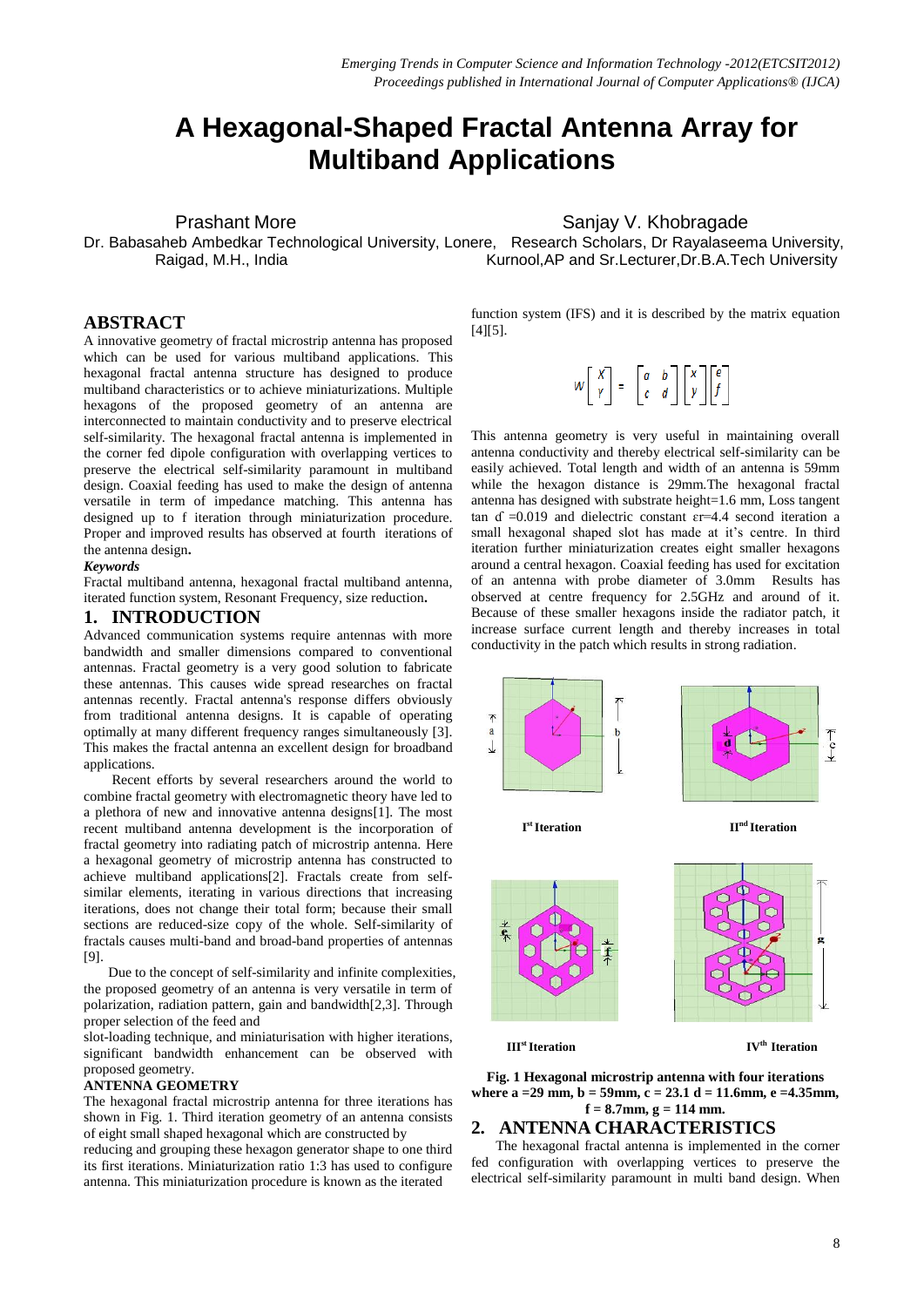viewed from the corner input, it is apparent the hexagonal fractal presents similar scale lengths of one third and, therefore, it can generate resonant frequencies with a power of three [6]. The proposed antenna design exhibits log periodic frequency nature. The smaller hexagons within the hexagonal fractal antenna are interconnected to maintain conductivity and to preserve electrical self-similarity. Due to this characteristics proposed antenna geometry resembles Sierpinski Gasket antenna. Although proposed design can be looks similar to that of Sierpinski Gasket fractal antenna, but the hexagonal fractal antenna resonant frequencies repeat with a factor of three whereas the Sierpinski gasket antenna resonant frequencies repeat with a factor of two.

 Parametric analysis and fast sweep in HFSS yield the exact length at 2.5GHz. Next, using a small ground plane and an extra length, along with de-embedding, one can have the exact input impedance at the transition. This impedance can then be exported to any circuit simulator to design a suitable matching network. The structure is then put together, along with the SMA edge connectors and simulated in HFSS.

 By connecting fractal shaped antennas, wideband coverage can be achieved [5]. Key benefits of Hexagonal fractal antennas are reduced size and compactness. Furthermore, this fractal antenna design allows controlling of characteristics such as location of frequency bands, radiation pattern and entire bandwidth owing to feeding technique and antenna geometry variations [8].

 Circular equation was used to calculate the actual distance, *a*  of the hexagonal radiating patch antenna to match at 2.5GHz and around of it which is given below.

#### $a = \{ [1 + (2h/\pi \text{erF})] [(lnF/2h) + 1.7726] \}$

## **3. SIMULATION RESULTS**

 The first three iterations of the corner-fed hexagonal fractal dipole are measured and have been examined using the finite element method (FEM). The reflection coefficients (Return Loss) for the first three iterations of the hexagonal fractal antenna are plotted in Fig. 2. The Hexagonal fractal Antenna produced a high return loss compared to the Sierpinski Carpet Fractal Antenna.



F**ig. 2 Return Loss of respective three iterations**

 Details of the resonant frequency are listed in following table for the second iteration of the hexagonal fractal antenna. Aside from the first resonant frequency, hexagonal fractal antenna produces recurring resonant frequencies with a factor of about 3.

| <b>TABLE I</b>      |                      |             |                       |  |  |  |
|---------------------|----------------------|-------------|-----------------------|--|--|--|
| <b>Iterations</b>   | <b>Centre</b>        | Return      | <b>Return Loss</b>    |  |  |  |
|                     | <b>Frequency</b> (GH | Loss(db)    | <b>Bandwidth(GHz)</b> |  |  |  |
|                     | z)                   |             | $\frac{0}{0}$         |  |  |  |
| I <sup>st</sup>     | $2.53$ GHz           | $-21.89db$  | 1.58                  |  |  |  |
| $\Pi$ <sup>nd</sup> | $2.45$ GHz           | $-18.39$ db | 1.63                  |  |  |  |
| III <sub>td</sub>   | $2.37$ GHz           | $-22.17dh$  | 1.26                  |  |  |  |
|                     | $1.59$ GHz           | $-13.78$ db | 1.88                  |  |  |  |
| IV <sup>th</sup>    | $2.39$ GHz           | $-10.58$ db | 0.83                  |  |  |  |
|                     | $2.63$ GHz           | $-30.41$ db | 1.52                  |  |  |  |

 Proper Return Loss has observed at third iteration, An approximate resonance frequency is selected for the proposed hexagonal fractal antenna by using following equation.

$$
f_n \approx \frac{0.168.c}{[l.\delta^{n-2}]}, \quad 2 \le n \le k+1
$$

where *C* is the speed of light, *L* is the hexagon side length,  $\delta$  is the scale factor,  $n$  is the resonance, and  $k$  the fractal iteration. Although resonance frequency 2.50GHz has considered according to the above equation, but due to various practical issues a centre frequency around 2.5 GHz has considered during the various observations. It has observed that proper impedance matching has obtained at 2.37GHzis used for third iteration.

Similar to that of Return Loss, voltage standing wave ratio (VSWR) has also observed for various iterations with various centre frequencies. These observations are tabulated in following table.

**TABLE II**

| <b>Iterations</b> | <b>Resonance</b> | <b>VSWR</b> | VSWR                 |
|-------------------|------------------|-------------|----------------------|
|                   | Frequency(GHz)   |             | <b>Bandwidth</b> (%) |
| I <sub>st</sub>   | $2.53$ GHz       | 1.266       | 1.64                 |
| $\Pi^{\rm st}$    | $2.45$ GHz       | 1.296       | 1.53                 |
| III <sup>st</sup> | $2.37$ GHz       | 1.373       | 1.59                 |
|                   | 1.59GHz          | 1.514       | 1.93                 |
| IV <sup>th</sup>  | $2.63$ GHz       | 1.062       | 0.70                 |
|                   | 2.40GHz          | 1.954       | 1.83                 |

It can be observed from table, VSWR at first iteration is very large and beyond the limit. At first iteration radiating patch is simply work as hexagonal radiating patch of a microstrip antenna and because of improper maintenances of conductivity in antenna, VSWR is inaccurate. VSWR plot of antenna for three iterations has shown below in Fig.III